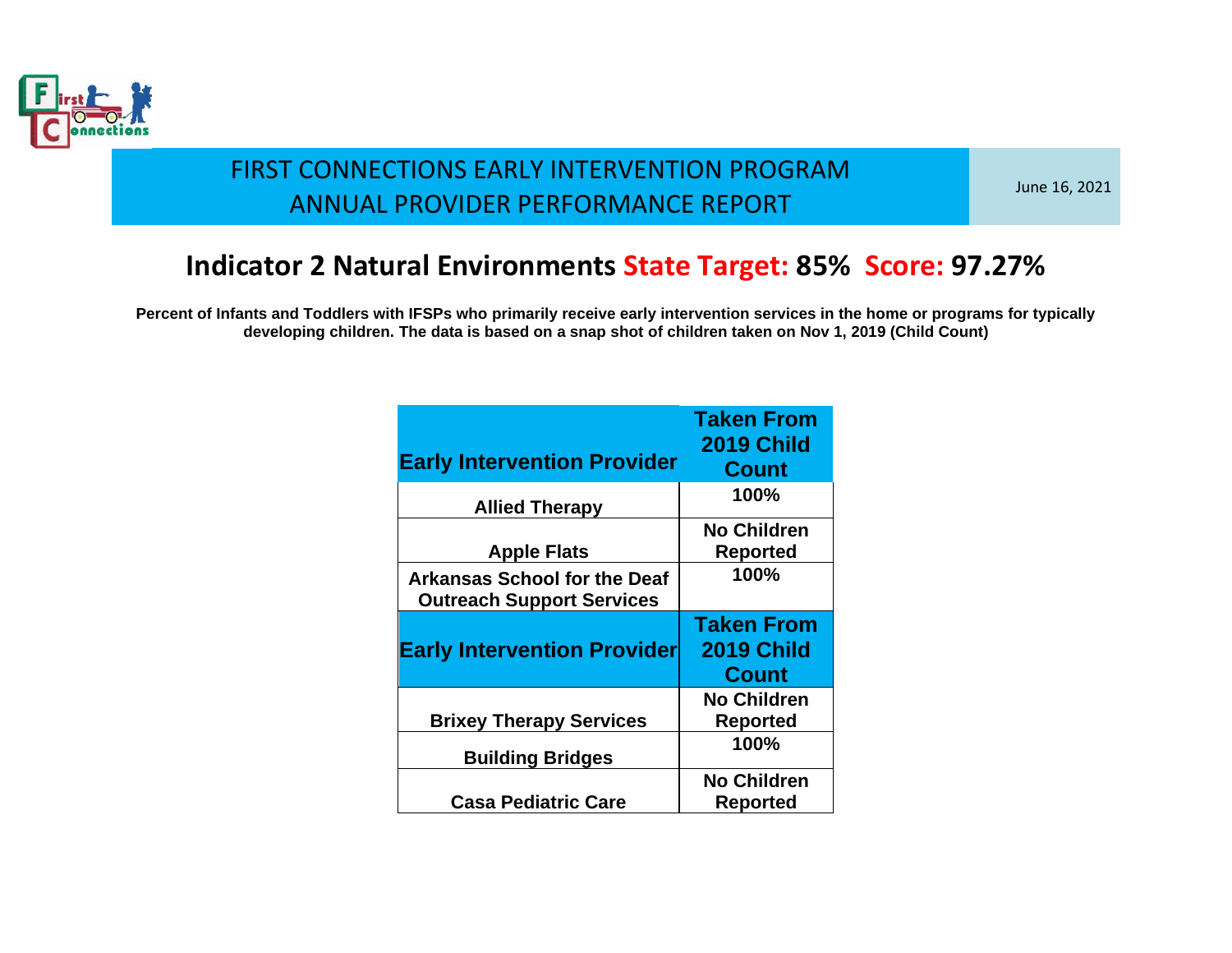

June 16, 2021

### **Indicator 2 Natural Environments State Target: 85% Score: 97.27%**

| <b>Center for Child Dev.&amp; Family</b><br>Ed.      | <b>No Children</b><br><b>Reported</b> |
|------------------------------------------------------|---------------------------------------|
|                                                      | 100%                                  |
| Child's Play, Inc.                                   |                                       |
| <b>Children's Learning Team</b>                      | <b>No Children</b><br><b>Reported</b> |
| <b>Children's Therapy Services</b>                   | <b>No Children</b><br><b>Reported</b> |
|                                                      | <b>No Children</b><br><b>Reported</b> |
| <b>Clearly Speaking, LLC</b>                         |                                       |
| <b>Community School of</b><br><b>Cleburne County</b> | <b>No Children</b><br><b>Reported</b> |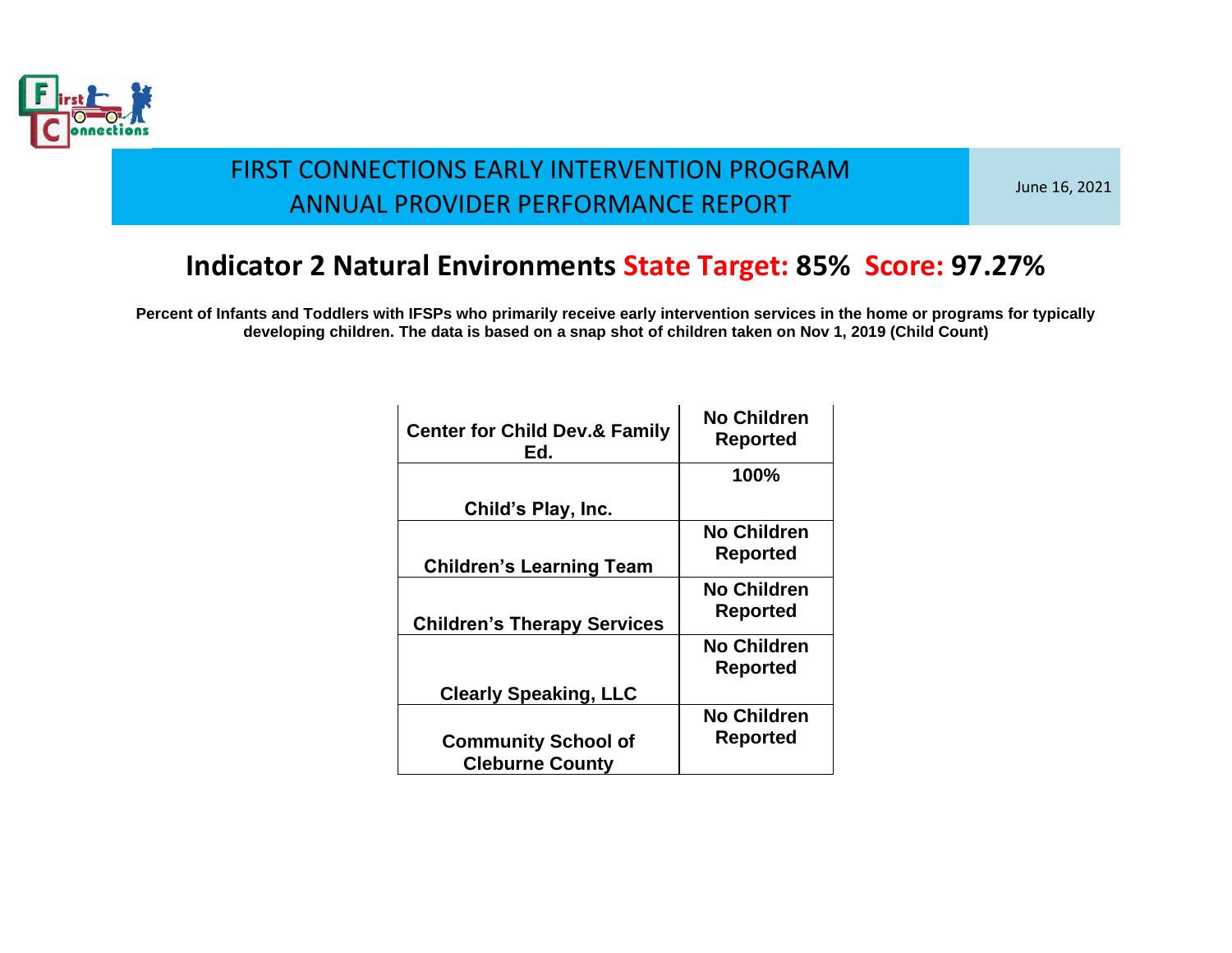

June 16, 2021

# **Indicator 2 Natural Environments State Target: 85% Score: 97.27%**

| <b>Conway County Center for</b><br><b>Exceptional Children, Inc.</b>                      | <b>No Children</b><br>Reported                         |
|-------------------------------------------------------------------------------------------|--------------------------------------------------------|
| <b>Creative Learning Therapy</b>                                                          | 100%                                                   |
| CTS, LLC                                                                                  | <b>No Children</b><br><b>Reported</b>                  |
| <b>Early Intervention Provider</b>                                                        | <b>Taken From</b><br><b>2019 Child</b><br><b>Count</b> |
|                                                                                           | <b>No Children</b><br>Reported                         |
| D'Ann Diles                                                                               |                                                        |
| <b>Davis Early Intervention</b><br><b>Services (formerly Early</b><br><b>Connections)</b> | 100%                                                   |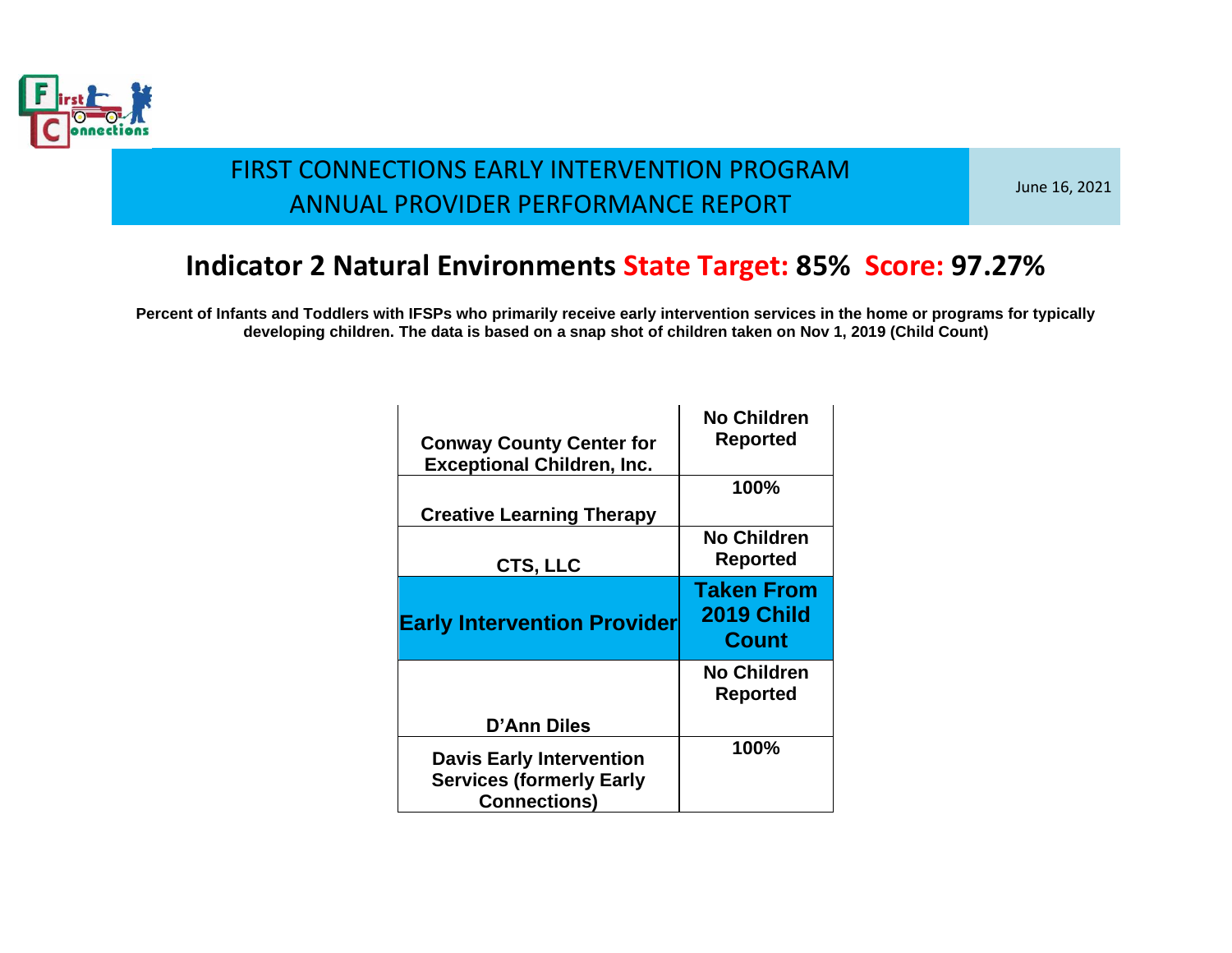

June 16, 2021

### **Indicator 2 Natural Environments State Target: 85% Score: 97.27%**

|                                                               | 100%                                  |
|---------------------------------------------------------------|---------------------------------------|
| <b>Developmental Resources</b><br><b>Management</b>           |                                       |
| <b>Dynamite Therapy, LLC</b>                                  | <b>No Children</b><br><b>Reported</b> |
|                                                               | 100%                                  |
| <b>Eagle Family Therapy Services</b>                          |                                       |
| <b>Emerge Therapy Services</b><br>(formerly Absolute Therapy) | 100%                                  |
|                                                               | 100%                                  |
| First Step Inc.                                               |                                       |
|                                                               | 80%                                   |
| <b>Friendship Community Care</b>                              |                                       |
| <b>Giddy Up Therapy</b>                                       | <b>No Children</b><br>Reported        |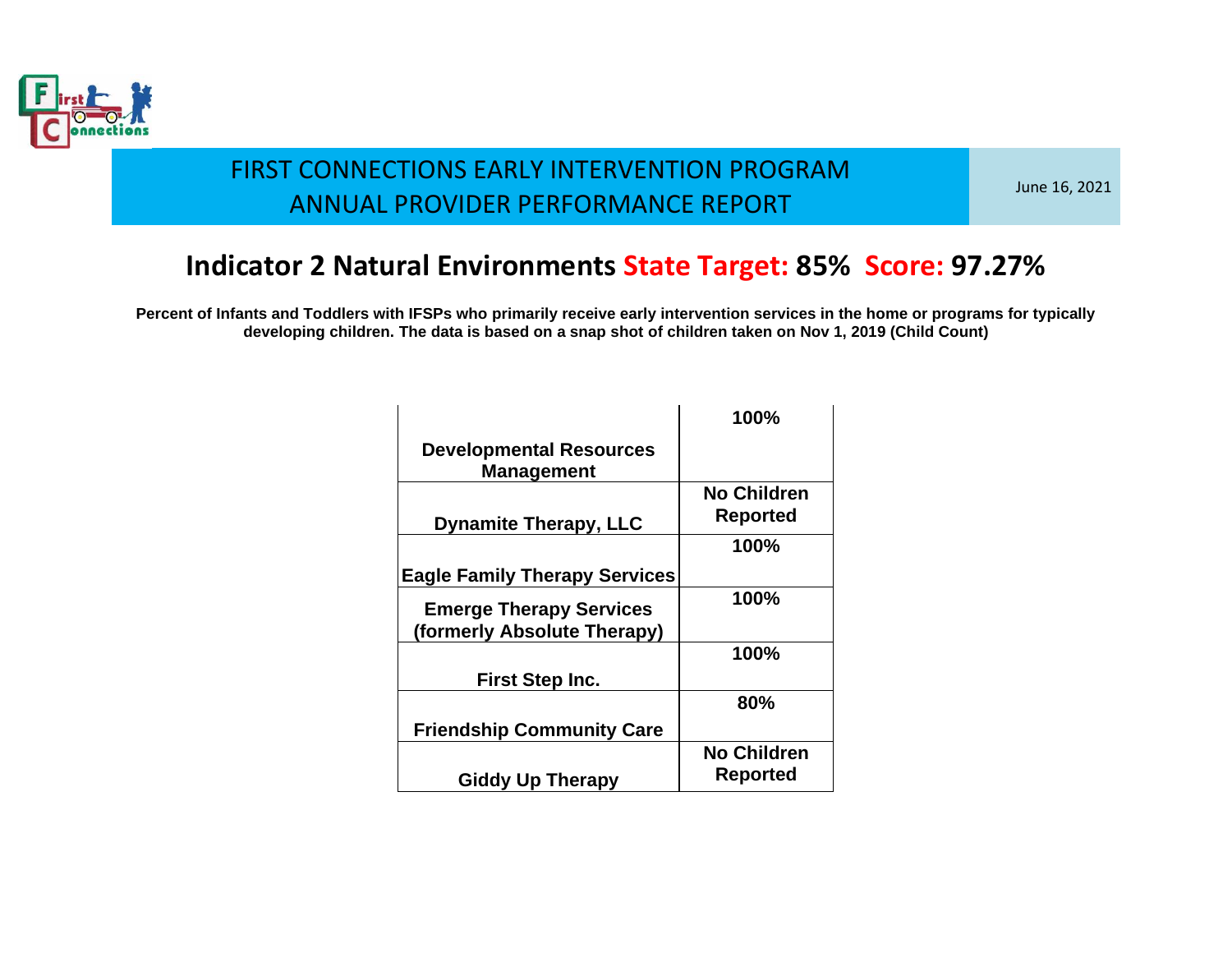

June 16, 2021

### **Indicator 2 Natural Environments State Target: 85% Score: 97.27%**

|                                                   | 94%                                                    |
|---------------------------------------------------|--------------------------------------------------------|
| <b>Hands On Learning</b>                          |                                                        |
| <b>Early Intervention Provider</b>                | <b>Taken From</b><br><b>2019 Child</b><br><b>Count</b> |
|                                                   | 100%                                                   |
| <b>Hands That Help</b>                            |                                                        |
| <b>Hands-On Therapy</b>                           | <b>No Children</b><br>Reported                         |
| <b>HRS Associates - Hazel</b><br><b>Scroggins</b> | 100%                                                   |
| <b>In-Sync Pediatric Therapy</b>                  | <b>No Children</b><br>Reported                         |
| <b>Jumping Jelly Beans</b>                        | <b>No Children</b><br>Reported                         |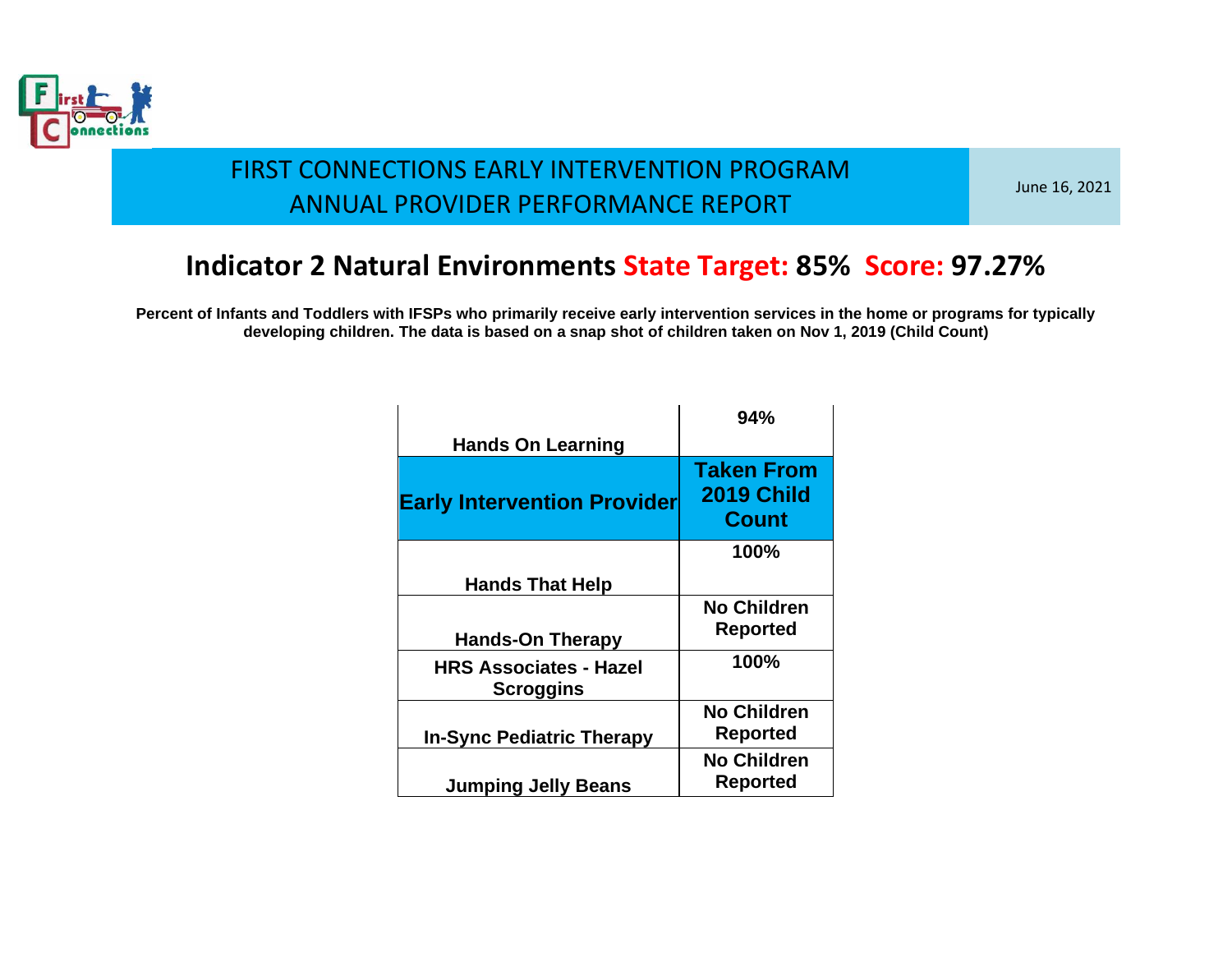

June 16, 2021

### **Indicator 2 Natural Environments State Target: 85% Score: 97.27%**

| <b>Early Intervention Provider</b>                      | <b>Taken From</b><br><b>2019 Child</b><br><b>Count</b> |
|---------------------------------------------------------|--------------------------------------------------------|
| <b>Kids Count Therapy Services</b>                      | <b>No Children</b><br>Reported                         |
| Kidsource, Inc.                                         | 99%                                                    |
| <b>Leap Therapy Services</b>                            | <b>No Children</b><br>Reported                         |
| <b>Lisa Prescott</b>                                    | <b>No Children</b><br>Reported                         |
| <b>Little Angels Therapy</b>                            | <b>No Children</b><br>Reported                         |
| <b>Little Bitty City Therapeutic</b><br><b>Services</b> | 100%                                                   |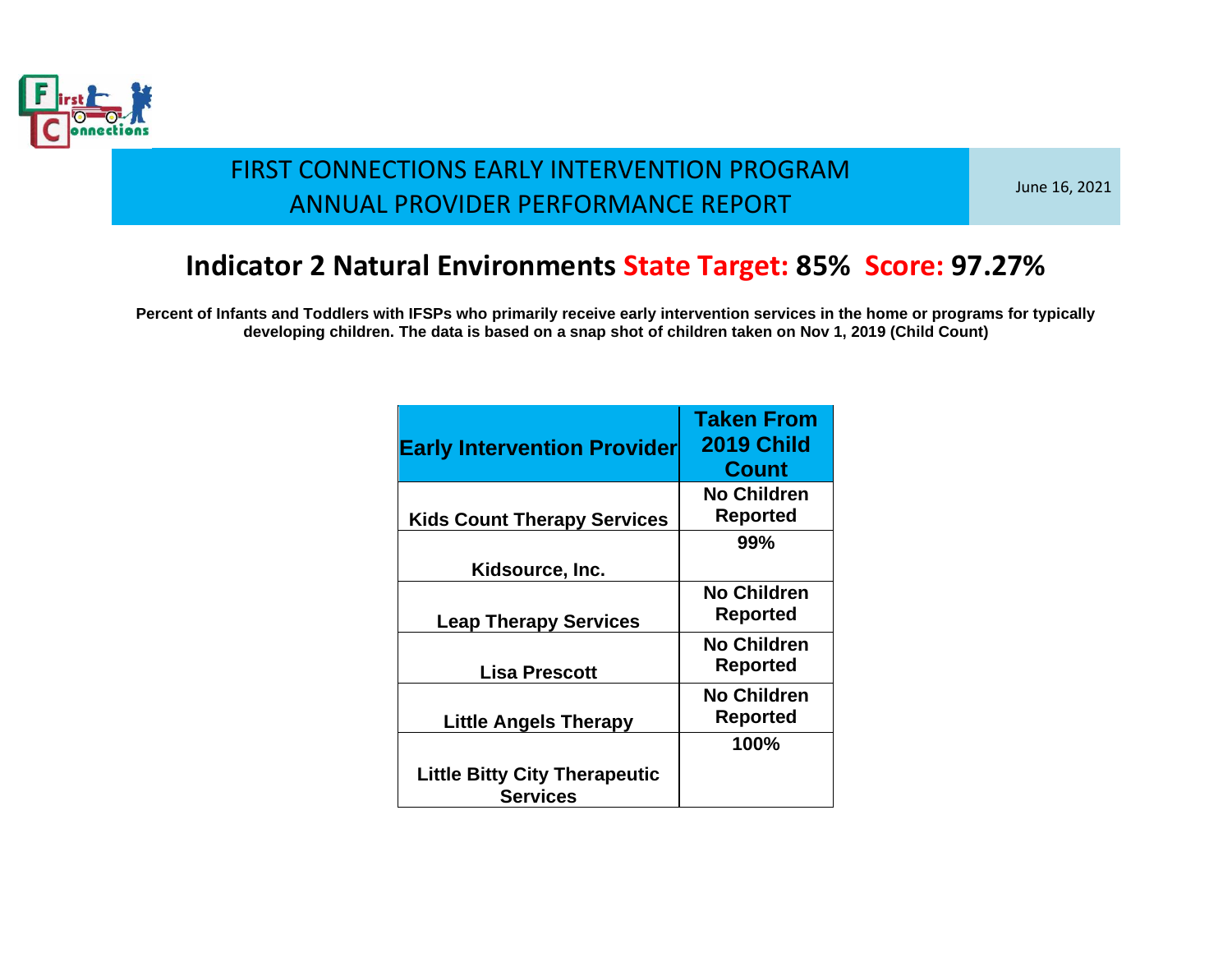

June 16, 2021

# **Indicator 2 Natural Environments State Target: 85% Score: 97.27%**

|                                                     | <b>No Children</b><br><b>Reported</b>                  |
|-----------------------------------------------------|--------------------------------------------------------|
| <b>Milestones</b>                                   |                                                        |
|                                                     | <b>No Children</b>                                     |
| <b>Northwest Pediatric Therapy</b><br>(Lynn Center) | <b>Reported</b>                                        |
|                                                     | 92%                                                    |
| <b>Pathways Pediatric Therapies</b>                 |                                                        |
| <b>Early Intervention Provider</b>                  | <b>Taken From</b><br><b>2019 Child</b><br><b>Count</b> |
|                                                     | 94%                                                    |
| <b>Pediatric Therapy, Inc.</b>                      |                                                        |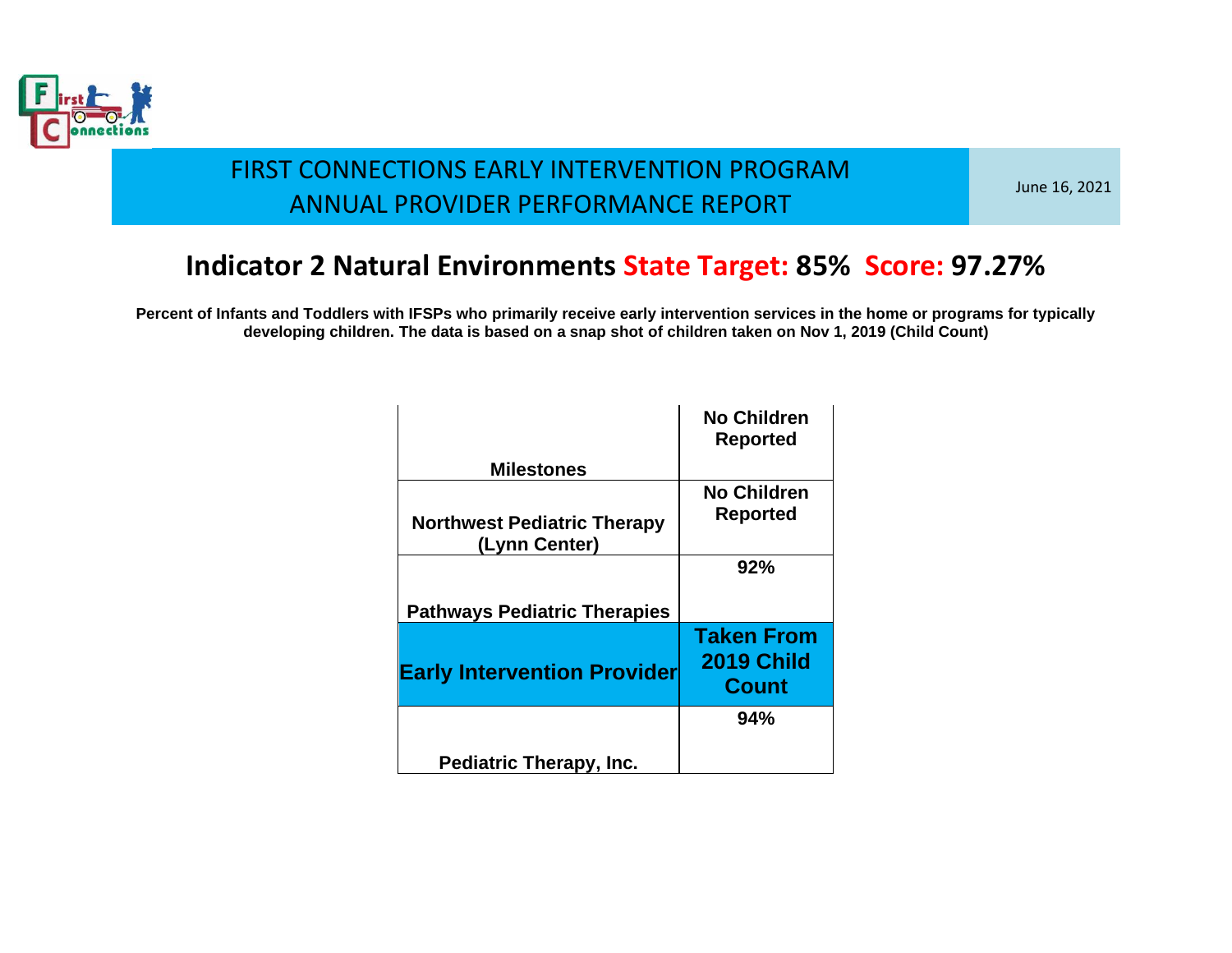

June 16, 2021

### **Indicator 2 Natural Environments State Target: 85% Score: 97.27%**

| <b>Pediatric Plus Therapy</b><br><b>Services</b> | <b>No Children</b><br><b>Reported</b>                  |
|--------------------------------------------------|--------------------------------------------------------|
| Personal Therapy of NEA, dba<br>Kidspot          | <b>No Children</b><br><b>Reported</b>                  |
|                                                  | 100%                                                   |
| <b>Physicians Therapy Group</b>                  |                                                        |
| <b>Pryor Physical Therapy</b>                    | <b>No Children</b><br><b>Reported</b>                  |
| <b>Early Intervention Provider</b>               | <b>Taken From</b><br><b>2019 Child</b><br><b>Count</b> |
| <b>Rainbow of Challenges, Inc.</b>               | <b>No Children</b><br><b>Reported</b>                  |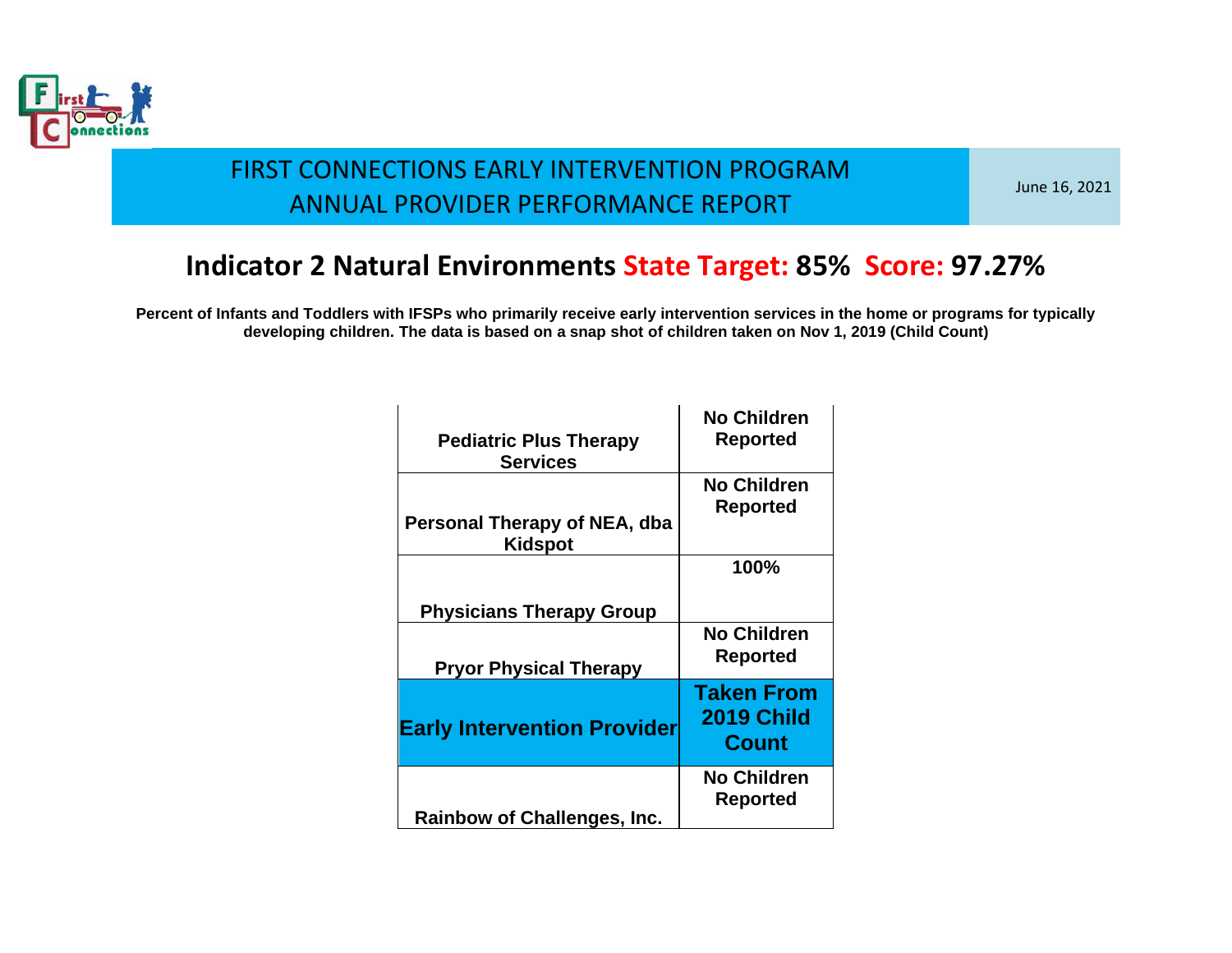

June 16, 2021

# **Indicator 2 Natural Environments State Target: 85% Score: 97.27%**

| <b>Reach Therapy Services</b>                    | <b>No Children</b><br><b>Reported</b>                  |
|--------------------------------------------------|--------------------------------------------------------|
|                                                  | <b>No Children</b>                                     |
| <b>Reaper Physical Therapy</b>                   | Reported                                               |
|                                                  | <b>No Children</b>                                     |
| <b>Recovery Zone Pediatric</b><br><b>Therapy</b> | Reported                                               |
|                                                  | <b>No Children</b><br>Reported                         |
| <b>Rehabilitation Network</b>                    |                                                        |
| <b>Early Intervention Provider</b>               | <b>Taken From</b><br><b>2019 Child</b><br><b>Count</b> |
|                                                  | 100%                                                   |
| <b>Resource Access, Inc.</b>                     |                                                        |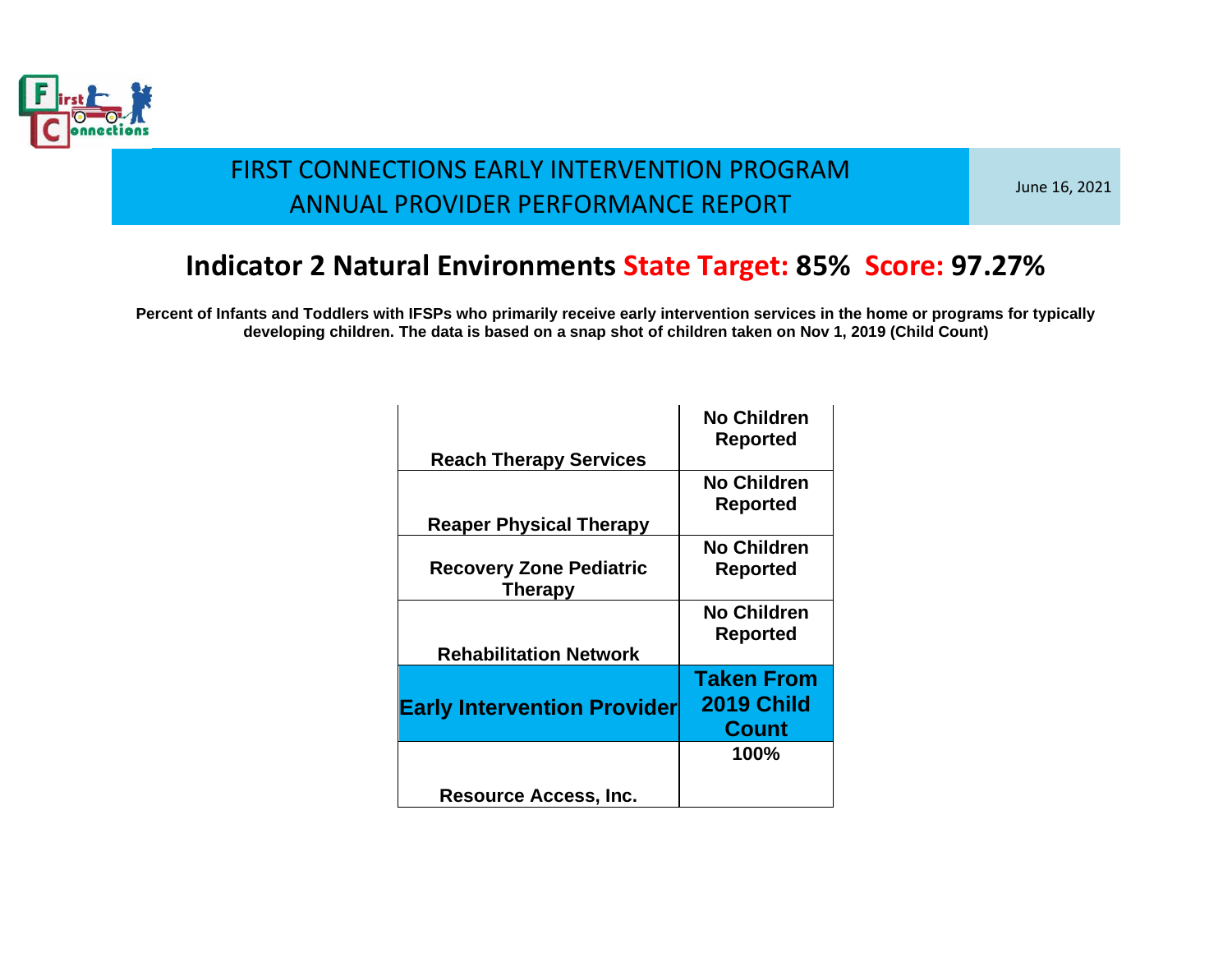

June 16, 2021

### **Indicator 2 Natural Environments State Target: 85% Score: 97.27%**

|                                                                                     | <b>No Children</b> |
|-------------------------------------------------------------------------------------|--------------------|
|                                                                                     | <b>Reported</b>    |
| <b>Resource Coordination</b>                                                        |                    |
| South Arkansas<br><b>Developmental Center for</b><br><b>Children &amp; Families</b> | 100%               |
|                                                                                     | No Children        |
|                                                                                     | Reported           |
| <b>Speech Pathology Associates</b>                                                  |                    |
|                                                                                     | <b>No Children</b> |
|                                                                                     | <b>Reported</b>    |
| <b>Speech Solutions, Inc.</b>                                                       |                    |
|                                                                                     | <b>No Children</b> |
| <b>Stepping Stone</b>                                                               | <b>Reported</b>    |
|                                                                                     | <b>No Children</b> |
| <b>Sunshine School and</b>                                                          | Reported           |
| <b>Development Center</b>                                                           |                    |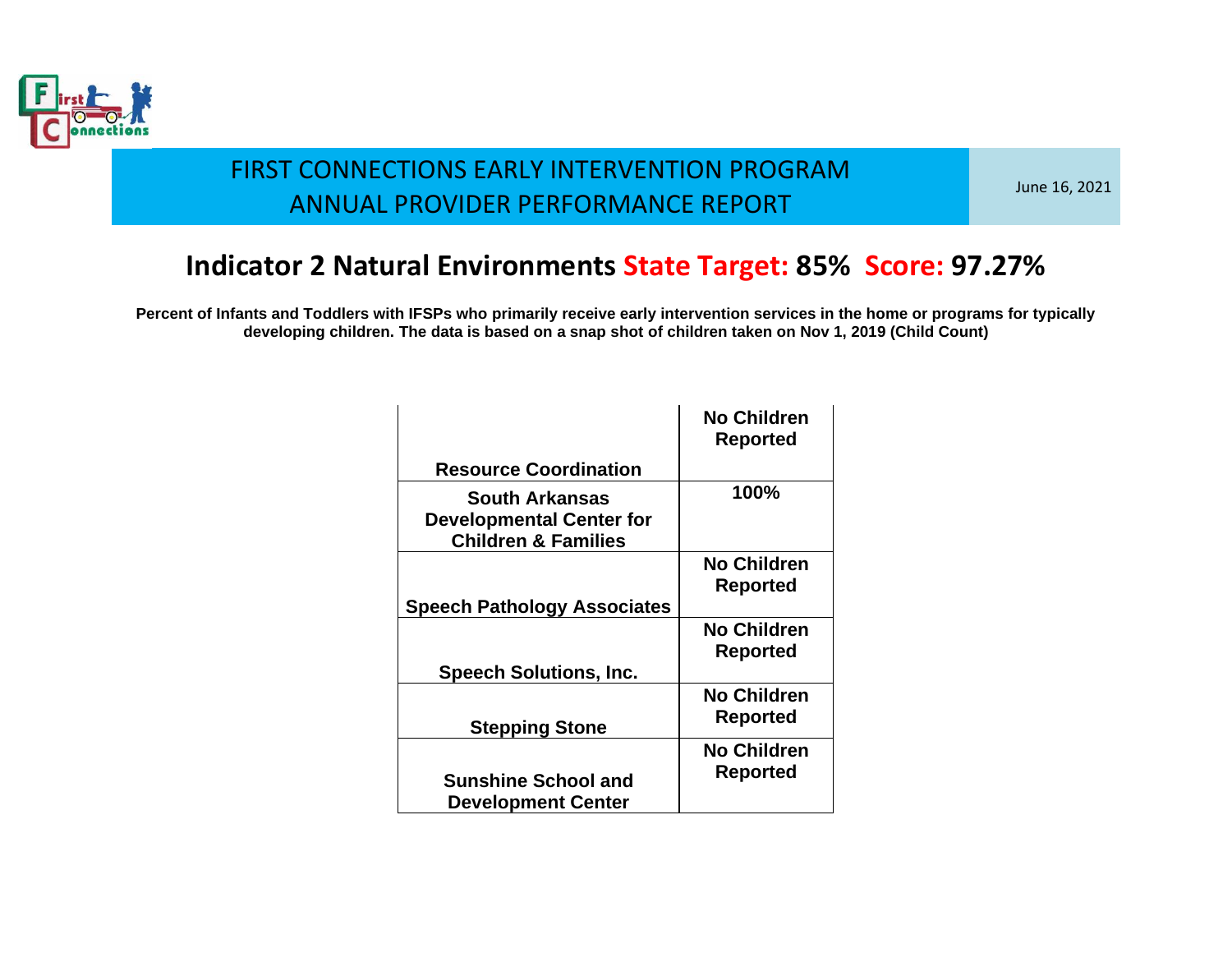

June 16, 2021

### **Indicator 2 Natural Environments State Target: 85% Score: 97.27%**

| <b>Early Intervention Provider</b>                       | <b>Taken From</b><br><b>2019 Child</b><br><b>Count</b> |
|----------------------------------------------------------|--------------------------------------------------------|
|                                                          | 100%                                                   |
| <b>The Doni Martin Center</b>                            |                                                        |
|                                                          | 0%                                                     |
| <b>The Learning Center of</b><br>Northeast Arkansas Inc. |                                                        |
|                                                          | <b>No Children</b>                                     |
| <b>Thera-Play Pediatrics</b>                             | <b>Reported</b>                                        |
|                                                          | 94%                                                    |
| <b>TheraKids, LLC</b>                                    |                                                        |
| <b>Therapeutic Focus, Inc.</b>                           | <b>No Children</b><br>Reported                         |